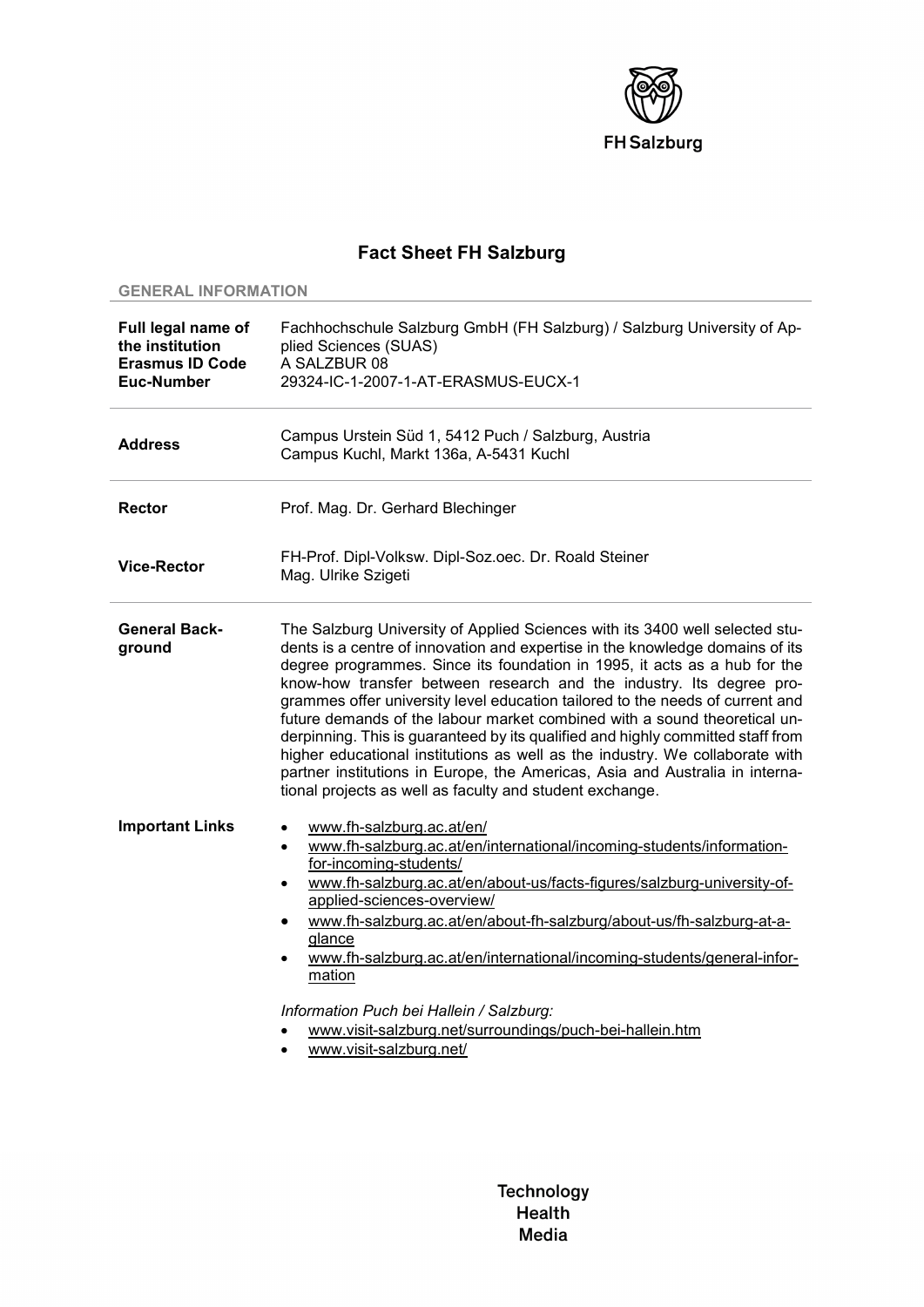## **INTERNATIONAL OFFICE FH SALZBURG General E-Mail Address International Office:** [international@fh-salzburg.ac.at](mailto:international@fh-salzburg.ac.at)

## **TEAM INTERNATIONAL OFFICE**



**Kevin Bailey, MA, MAT** Assistant International Office

Incoming Mobility, Buddy Programme, PR & Marketing, Social Media Phone: +43-50-2211-1031 E-Mail: [kevin.bailey@fh-salzburg.ac.at](mailto:kevin.bailey@fh-salzburg.ac.at)



**Tina Gsenger, BSc, MA** Assistant International Office

Erasmus+ Internships, Ernst Mach Scholarship Programme Phone: +43-50-2211-1037 E-Mail: [tina.gsenger@fh-salzburg.ac.at](mailto:tina.gsenger@fh-salzburg.ac.at)



**Mag. Christine Heis** Assistant International Office

Staff Mobility, International Credit Mobility, Fulbright Scholarship Programme Phone: +43-50-2211-1034 E-Mail: [christine.heis@fh-salzburg.ac.at](mailto:christine.heis@fh-salzburg.ac.at) 



**Mag. Verena Langwallner** Assistant International Office

Outgoing Mobility, Partner Network, Tandem Learning Phone: +43-50-2211-1032 E-Mail: [verena.langwallner@fh-salzburg.ac.at](mailto:verena.langwallner@fh-salzburg.ac.at)



**Mag. Annette Schatzmann** Assistant International Office

Erasmus+ applications and reports, international projects, Marshall Scholarship Programme Phone: +43-50-2211-1030 E-Mail: [annette.schatzmann@fh-salzburg.ac.at](mailto:annette.schatzmann@fh-salzburg.ac.at)



**Blazenka Simic** Administrative Assistant, International Office

Course Administration, Event Coordinator Phone: +43-50-2211-1033 E-Mail: [blazenka.simic@fh-salzburg.ac.at](mailto:blazenka.simic@fh-salzburg.ac.at)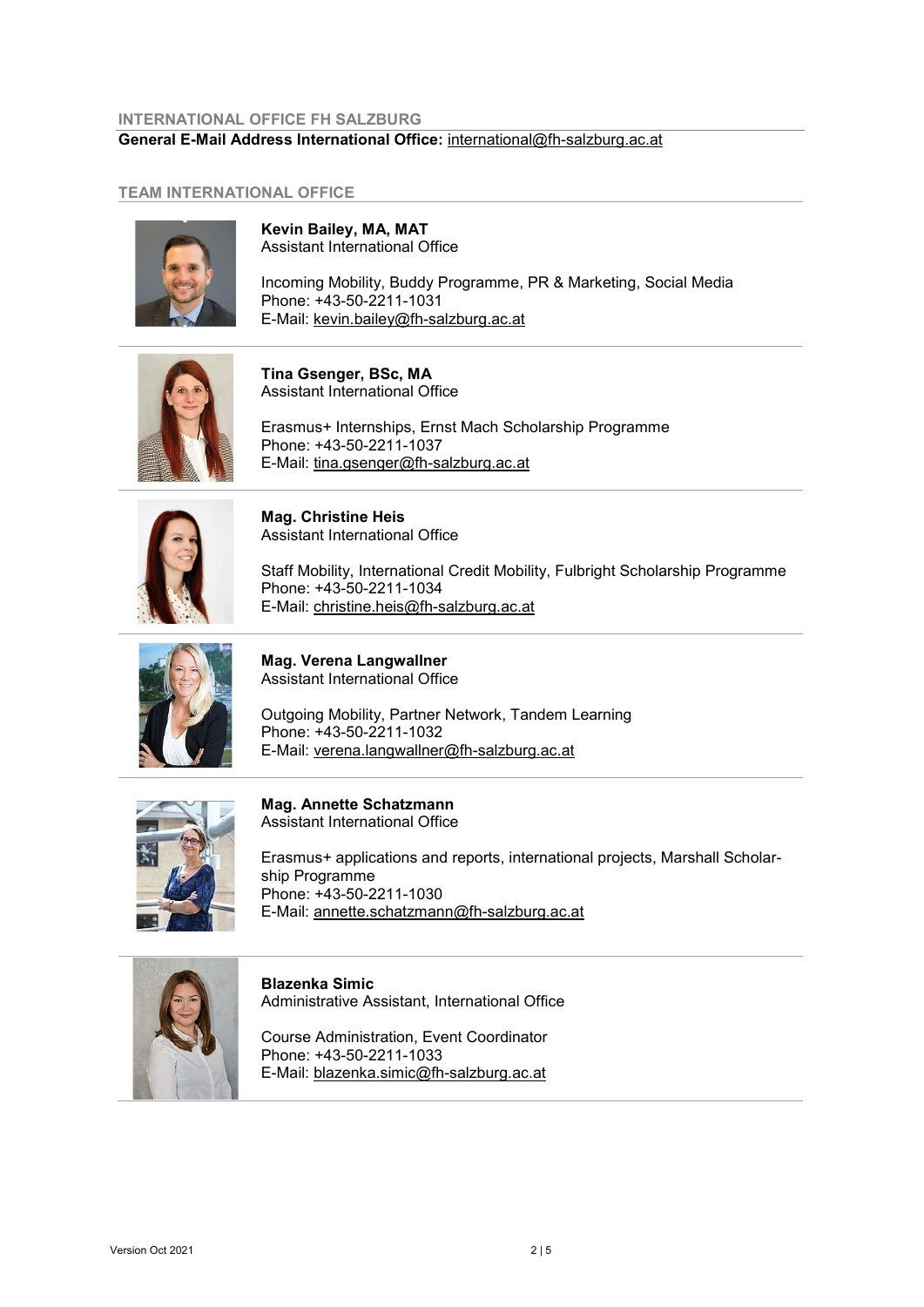#### **LOCATION & DEGREE PROGRAMMES**

**Number of campuses**

*Campus Urstein Campus Kuchl*



# *Campus Salzburg Campus Schwarzach*



### **Campus Urstein**

- **Bachelor degree programmes**
- Biomedical Sciences
- Business Management
	- Business Informatics and Digital **Transformation**
	- Occupational Therapy
- **Nursing**
- **Midwifery**
- Information Technology & Systems Management
- Innovation & Management in Tourism (German/English)
- SME-Management & Entrepreneurship
- MultiMediaArt
- MultiMediaTechnology
- **Orthoptics**
- **Physiotherapy**
- Radiation Technology
- Social Work

**Master degree programmes** 

## • Applied Image & Signal Processing (English)

- Business Management • Business Informatics
- 
- Human-Comuputer Interaction
- Social Innovation



*(c) FH Salzburg / Neumayr (c) FH Salzburg / Neumayr* 

*(University Hospital / SALK) (Kardinal Schwarzenberg Klinikum)*



*(c) FH Salzburg / Neumayr (c) FH Salzburg / Neumayr*

#### **Campus Kuchl**

- Design & Product Management
- Forest Products Technology & Timber **Construction**
- **Smart Building**

- Design & Product Management
- Forest Products Technology & Management
- Smart Buildings in Smart Cities Energy Infrastructure and District Renovation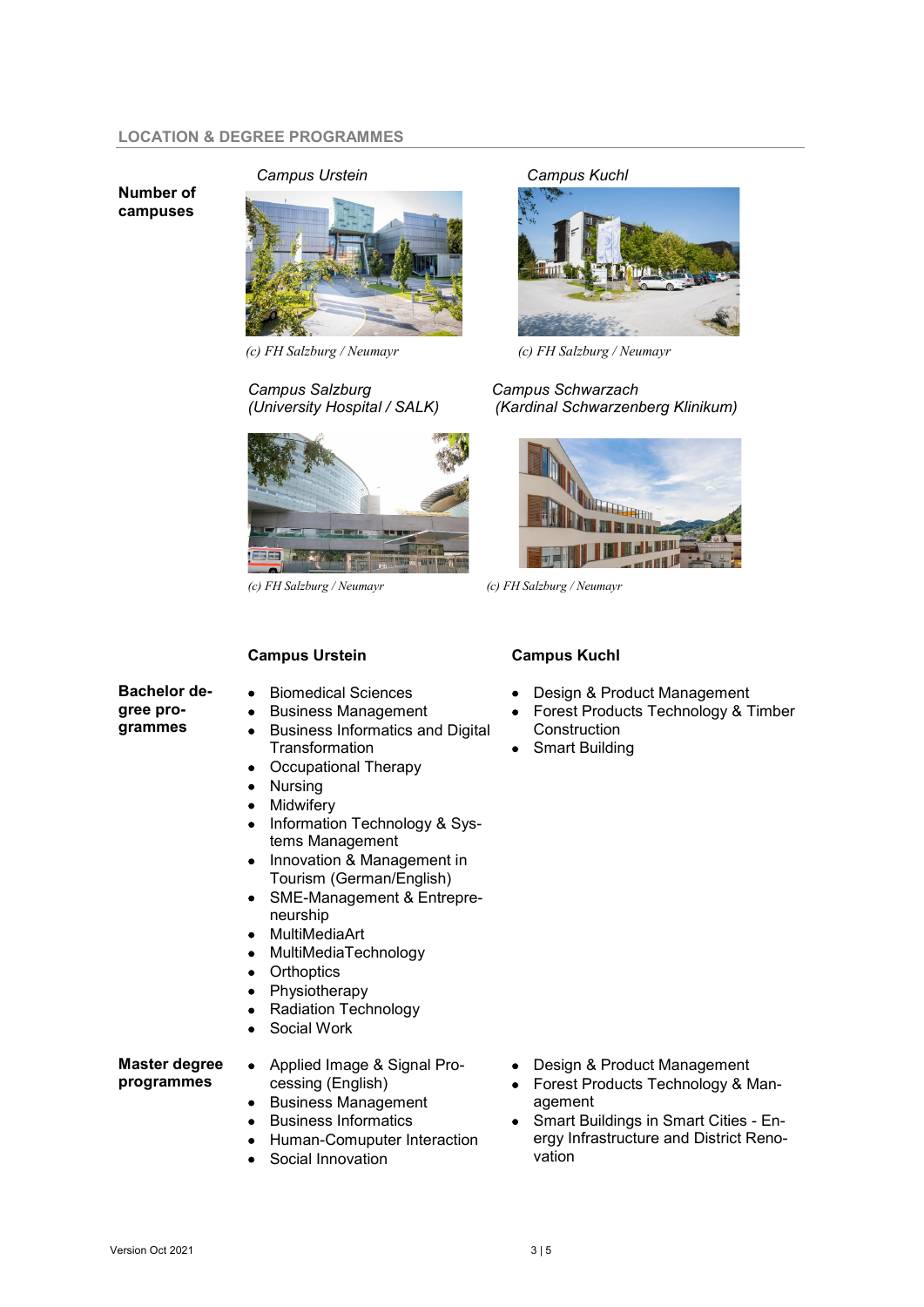- Information Technology & Systems Management
- Innovation & Management in Tourism (English)
- MultiMediaArt
- MultiMediaTechnology
- Social Innovation

**Postgraduate degree programmes** • Salutophysiology for Midwives • International Executive Master Program in Hospitality (Vietnam/Salzburg)

## **Campus Salzburg (University Hospital / SALK):**

Practical lessons and parts of the lessons for all seven health science courses are held at the University hospital in the heart of the city of Salzburg.

**Campus Schwarzach (Kardinal Schwarzenberg Klinikum):** The bachelor degree programme Nursing is also available at the Kardinal

Schwarzenberg Hospital in Schwarzach.

### **ACADEMIC REQUIREMENTS FOR INCOMING STUDENTS**

Language of Instruction 1: German Language of Instruction 2: English

| Language re-<br>quirements &<br>Language Pro-<br>ficiency | Students wishing to study at FH Salzburg must either have a very good command<br>of English or German and have to provide certification or a letter of recommenda-<br>tion for having at least a <b>B2 level</b> in English and/or German in case it's not their<br>mother tongue. A valid and internationally recognized English proficiency test<br>such as TOEFL, IELTS or Cambridge at level B2 is recommended (B2 level in<br>English equals a minimum of 87 points regarding TOEFL IBT and a result of at<br>least 6.0. as to IELTS). In absence of a test, a letter of recommendation from an<br>English instructor proving student's written and oral proficiency in English will be<br>accepted. |
|-----------------------------------------------------------|-----------------------------------------------------------------------------------------------------------------------------------------------------------------------------------------------------------------------------------------------------------------------------------------------------------------------------------------------------------------------------------------------------------------------------------------------------------------------------------------------------------------------------------------------------------------------------------------------------------------------------------------------------------------------------------------------------------|
|-----------------------------------------------------------|-----------------------------------------------------------------------------------------------------------------------------------------------------------------------------------------------------------------------------------------------------------------------------------------------------------------------------------------------------------------------------------------------------------------------------------------------------------------------------------------------------------------------------------------------------------------------------------------------------------------------------------------------------------------------------------------------------------|

|                | German language courses are offered for free. Prior to the start of the courses, all                                                                                   |
|----------------|------------------------------------------------------------------------------------------------------------------------------------------------------------------------|
| German         | non-German speaking incoming exchange students who want to attend a German                                                                                             |
| <b>Courses</b> | language course will have to take part in a German placement test, which will be<br>conducted in the course of the Welcome Days. The test result will not affect their |
|                | admission to FH Salzburg as an exchange student.                                                                                                                       |

**English Course Offer** Overview of all classes offered in English: [www.fh-salzburg.ac.at/en/interna](http://www.fh-salzburg.ac.at/en/international/incoming-students/lectures-and-courses/)[tional/incoming-students/lectures-and-courses/](http://www.fh-salzburg.ac.at/en/international/incoming-students/lectures-and-courses/)

**Learning Agreement** Students can combine courses offered in various degree programmes, however, this must be planned in advance and must be specified in the provisional learning agreement prior to the students' arrival. Please contact the respective [Interna](https://www.fh-salzburg.ac.at/en/international/international-office/international-coordinators/)[tional Departmental](https://www.fh-salzburg.ac.at/en/international/international-office/international-coordinators/) Coordinator responsible for the degree programme.

**INCOMING APPLICATION PROCEDURE**

| <b>Deadlines</b>                              | Nomination Deadline: 15 April for the following fall term / 15 October for the fol-<br>lowing spring term<br>Application Deadline: 1 May for the following fall term / 1 November for the fol-<br>lowing spring term |  |
|-----------------------------------------------|----------------------------------------------------------------------------------------------------------------------------------------------------------------------------------------------------------------------|--|
| <b>Online Appli-</b><br>cation Proce-<br>dure | Applications can only be submitted online. Students have to be nominated be-<br>forehand by an International Office representative of their home institution for a<br>study exchange at our institution.             |  |
|                                               | Link Online Application: www.fh-salzburg.ac.at/internationales/incoming-<br>➤<br>students/incoming-application/                                                                                                      |  |